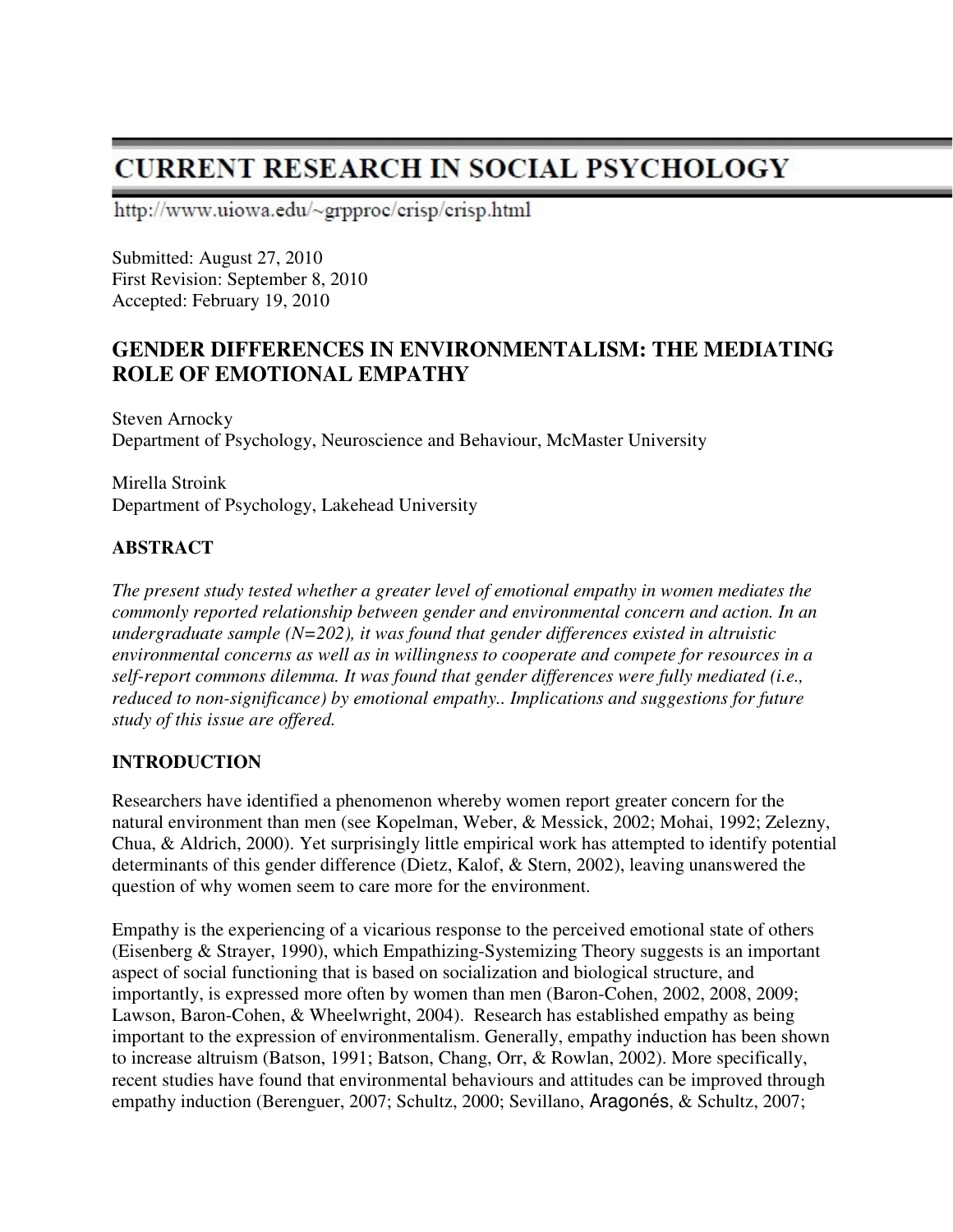Dietz, Kalof, & Stern, 2002; Blocker & Eckberg, 1997). Importantly, empathy is understood as being expressed more frequently by females, and thus might account for gender differences in environmentalism (e.g., Karniol, Gabay, Ochion, & Harari, 1998; Mehrabian, Young, & Sato, 1988; Monahan, 1989).

#### **Gender Differences in Environmental Concern and Behavior**

A meta-analysis of the literature on gender and environmentalism indicated females are more concerned than men for the natural environment. Zelezny, et al., (2000) reported 6 of 9 studies found significant gender differences in environmental concern (assessed utilizing New Environmental/Ecological Paradigm), where women expressed greater concern than men. While previous reviews have been less compelling (Hines, Hungerford, & Tomera, 1986-87; Van Liere & Dunlap, 1980, see also Mcstay & Dunlap, 1983 a critique of previous null findings). The authors found the hypothesized gender difference in *environmental behaviour* in 9 of 13 studies, and demonstrated evidence for these differences in samples gathered across 14 countries. More recently, Karpiak and Baril (2008) found that women reported greater environmental concern and less apathy toward the environment in a study of 158 college students.

Gender differences also exist between priorities of environmental concern, which can be described as being *egoistic* (environmental concern centered on the self), *social-altruistic*  (environmental concern centered on other humans, e.g., children) and *biospheric* (environmental concern centered on the biosphere, e.g., plants, animals) (Schultz & Zelezny, 1999; Schultz et al., 2005). Schultz (2001) reported significant gender differences with women scoring higher than men on all three concerns.

## **Gender Differences in the Commons Dilemma**

Similar gender differences have been identified in commons dilemma research (see Kopelman et al., 2002 for review). A commons dilemma is a situation in which one competes or cooperates with others to obtain maximal resources (Hardin, 1968). If all players cooperate by "harvesting" fewer resources on each turn, this results in greater accumulation of resources for each player. However, if players compete with one another by harvesting the full amount possible, the resource supply depletes at a greater rate leaving each player with a minimal accumulation of resources (Hardin, 1968).

Studies have found the percentage of women who cooperate is greater than with men, and the percentage of men who compete is greater than with women (e.g., Van Lange, Otten, De Bruin & Joireman*,* 1997; Walters, Stuhlmacher, & Meyer, 1998). Groups comprised of only women cooperated at a rate significantly greater than groups comprised of only men or mixed gender groups (Nowell & Tinker, 1994). Further, Stockard, Van De Kragt, and Dodge (1988) found that women were more likely to cooperate than men when participants were allowed to discuss strategy.

## **The Role of Empathy in Environmental Concern**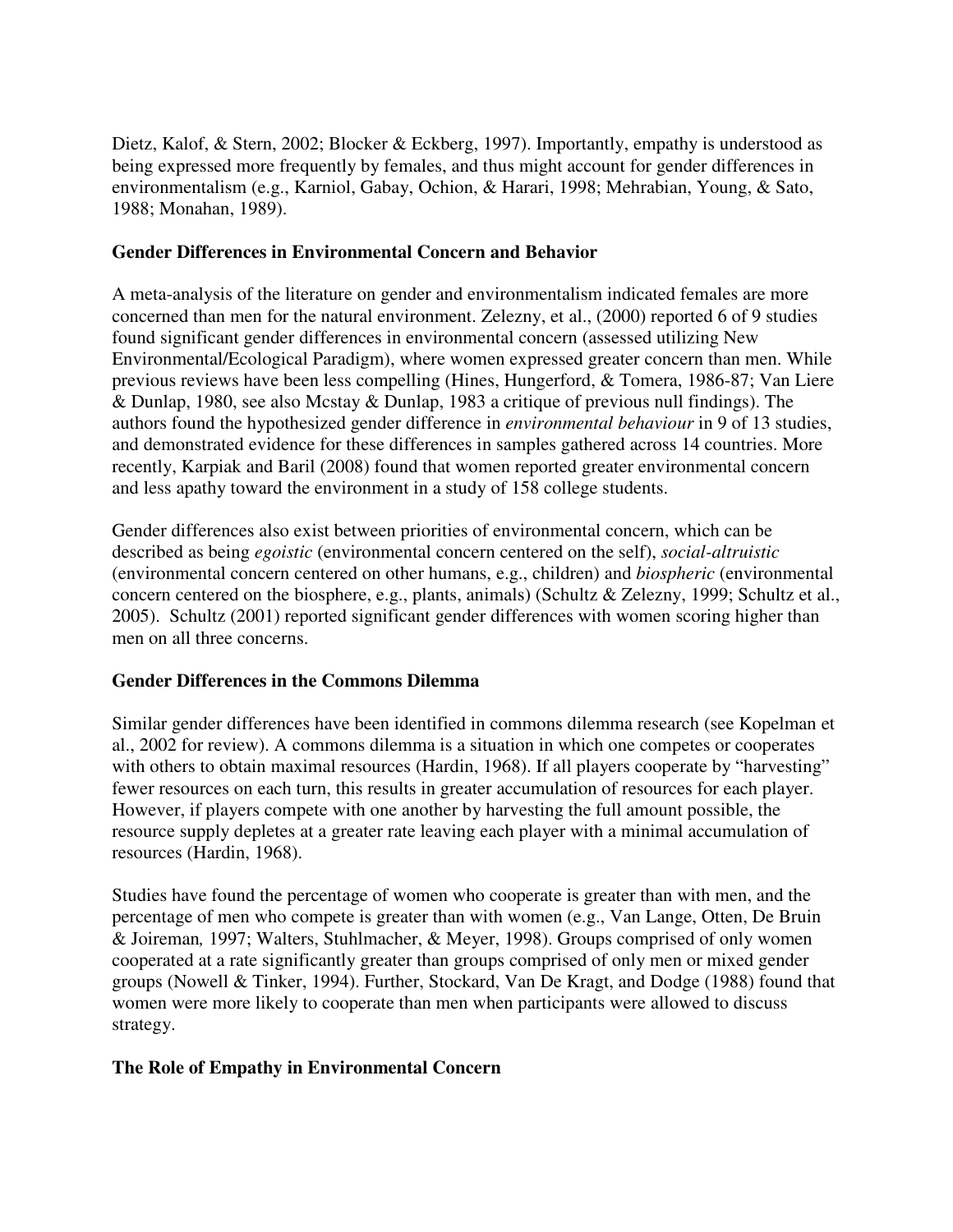What might account for these gender differences? The priority of environmental concern is suggested as being a derivation of a value orientation – where values pertaining to the self, others and the biosphere affect the expression of environmental concern for living things beyond the individual (Schultz et al., 2005; Stern, Dietz, & Kalof, 1993). Thus systematic differences in values or the experience of empathy toward other living things might account for gender differences. For instance, Schultz (2000) induced empathic concern for the natural environment in participants through a perspective-taking task. A significant interaction was found where images of animals being harmed in nature prompted the greatest levels of biospheric concern in the perspective-taking condition versus the objective condition (see also Sevillano et al., 2007).

#### **The Role of Empathy in the Commons Dilemma**

Empathy is also considered fundamental to helping behaviour (e.g. Mehrabian & Epstein, 1972). Thus, it is logical to expect that empathy may too be important to cooperation in an environmental commons dilemma. Empathy is an important aspect of cooperation (Astin, 1987) and is influential in social dilemma performance (Batson & Moran, 1999), whereby resources are allocated to sources of empathy. A lack of empathy is detrimental to performance in the commons. Campbell, Bush, Brunell, & Shelton (2005) found that high levels of narcissism characterized by a lack of empathy felt toward others related to greater harvesting of natural resources in a commons dilemma. The more narcissists that existed within a group of four, or within a dyad, the fewer total resources were ultimately available for harvest.

#### **Gender Role Socialization and Emotional Empathy**

Women often report greater emotional empathy (e.g., Karniol, Gabay, Ochion, & Harari, 1998; Mehrabian, Young, & Sato, 1988; Monahan, 1989). *Emotional empathy* is a basic, rather than intellectual level of interpersonal process (Mehrabian, Young, & Sato, 1988). In this way emotional empathy differs conceptually from (but is related to) cognitive perspective taking (Eisenberg & Strayer, 1990; Shamay-Tsoory, Aharon-Peretz, & Perry, 2009; Singer et al., 2008; Stotland, 1969).

According to social role theory of gender differences (Eagly, 1987), emotional empathy is fundamental to the stereotypical role of women. This theory suggests that men and women are socialized differently vis-à-vis emotion (e.g., Dunn, Bretherton & Munn, 1987; Kuebli, Butler & Fivush, 1995). Young boys and girls are exposed to different socialization experiences, with girls' oriented toward an ethic of caring as opposed to an ethic of justice, with the ethic of caring promoting empathic concern (Gilligan & Wiggins, 1988). Karniol et al. (1998) noted that although caring and justice orientations are not necessarily gender-specific, they are strongly related to gender (e.g., Gilligan & Attanucci, 1988). The socialization of gender roles suggests that women are socialized to behave in a more compassionate, nurturing, and cooperative manner, whereas males are generally socialized to be competitive and independent (Chodrow, 1974; Keller, 1985). The tendency of women to be more socially responsible and oriented towards others (e.g., Eagly, 1987; Eisenberg, 2002; Gilligan, 1982; Howard & Hollander, 1996; Myyry & Helkama, 2001; Wilkinson & Kitzinger, 1996) should enable them to more easily experience environmental concerns that extend beyond the self. From this perspective, we tested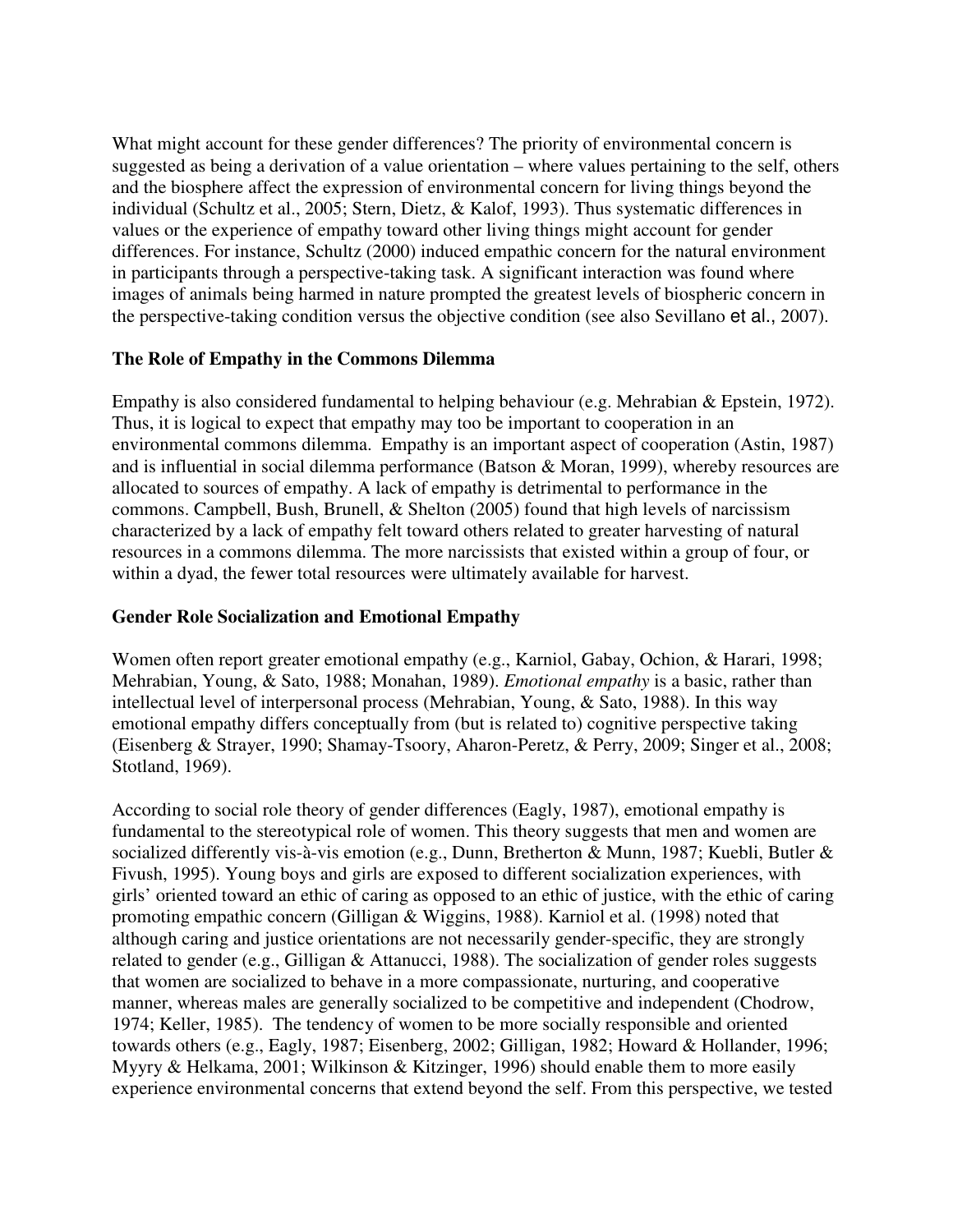the hypotheses that 1) gender differences exist in the self-reported environmental concerns, cooperativeness, and behaviours of university students, and that 2) emotional empathy would mediate the gender-environmentalism relationship.

#### **METHOD**

#### **Participants**

Undergraduate students (N=202) from a university in Ontario were recruited as participants. The sample consisted of primarily Caucasians (83.4%), 63 of whom were male and 139 of whom were female. Age ranged from 17 to 30 years, (*M*= 20, *SD*=3.8). Participants were compensated with course credit. Table 1 provides descriptive statistics (*n, M, and SD*).

#### **Materials and Procedures**

#### *Emotional Empathy*

All self-report measures were provided in a questionnaire. The Emotional Empathic Tendency Scale (EETS - Mehrabian & Epstein, 1972) is a widely-used 33-item self-report measure of emotional empathy (Stueber, 2008). This measure assesses a tendency toward emotional arousal across scenarios including, but not limited to seeing someone in distress. Items score along a 9 point scale ranging from –4 (very strongly disagree) to +4 (very strongly agree). The measure was internally consistent,  $\alpha$ lpha = 0.82).

#### *Egoistic, Social Altruistic and Biospheric Concerns*

Environmental concern was assessed using Schultz's (2001) 12-item self-report measure. Participants completed the sentence "I am concerned about environmental problems because of the consequences for" followed by 12 response options. Participants then attribute a score of importance of concern for each item pertaining to the self (e.g., my lifestyle, my health), to other humans (e.g., my friends, all people) or to the biosphere (e.g., plants, marine life) using a sevenpoint Likert-scale with response options between 1 (not important) to 7 (supreme importance). Each subscale was internally consistent- egoistic concern (alpha = 0.88), social-altruistic concern  $\alpha$  (alpha = 0.81), and biospheric concern (alpha = 0.88).

#### *Self Report Commons Dilemma*

Cooperation in a commons dilemma was measured using a self-report situational questionnaire – the Self Report Commons Dilemma (SRCD; Arnocky et al., 2007). This measure is a hypothetical situation in which participants envision they are a cattle farmer sharing grazing land with in-group (Canadian) and out-group (American) members. Each "farmer" has 10 cattle living off of the land and at these numbers the land is completely self-sustaining (zero depletion). The participant then has the option to add 5 more cattle without repercussions from the other farmers, equalling greater profit. However, if each farmer were to do so, the land would deplete rapidly. Using a 5-point scale, (1= strongly disagree, 5= strongly agree), participants rate their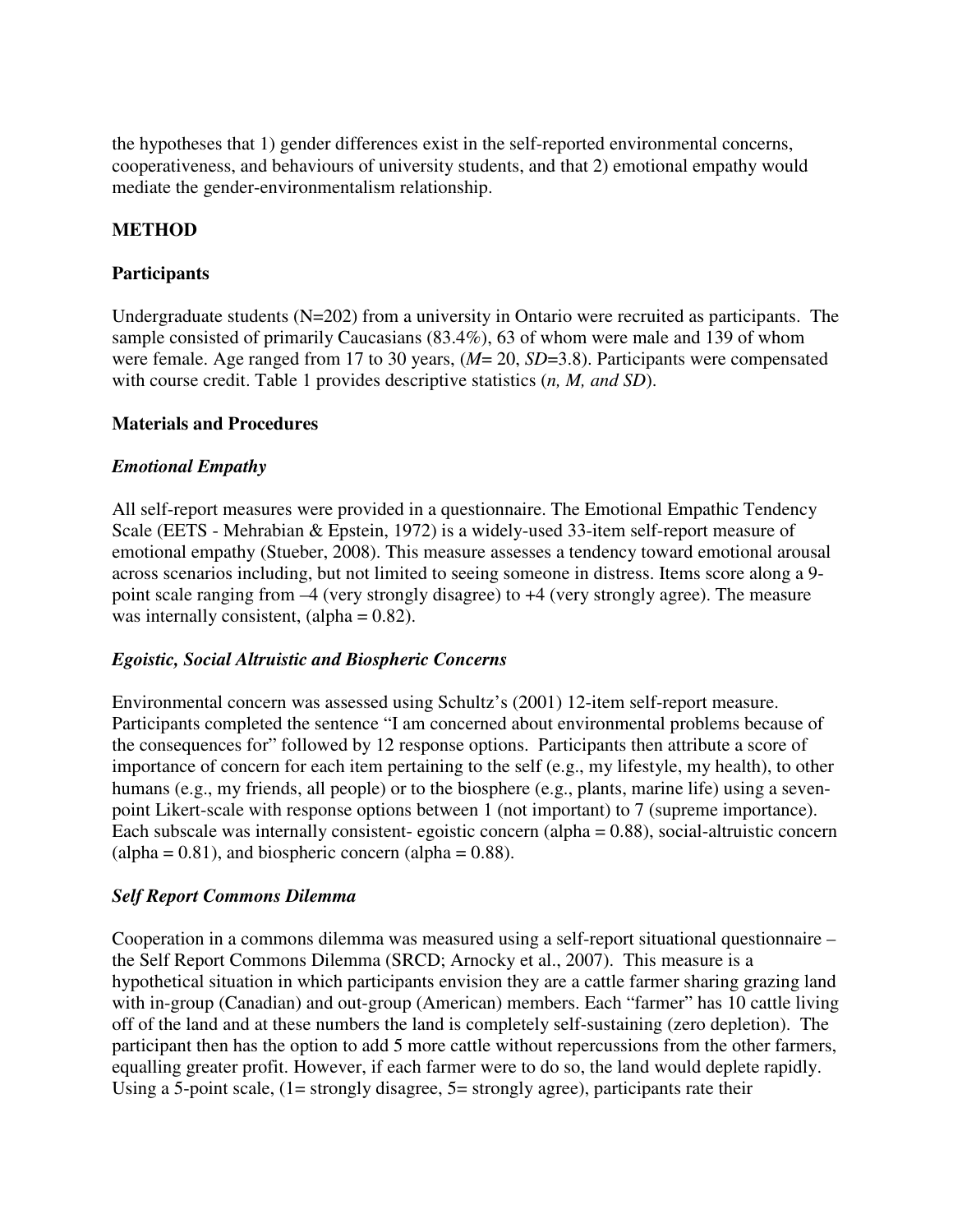willingness to compete (add 5 cattle) (*competition subscale*), cooperate (do not add cattle) for the well-being of the other farmers (*cooperation subscale*), or for the well-being of the ecosystem (*ecological cooperation subscale*). Example item are as follows: *competitive* "I would increase my number of cattle on the land without telling the others", *cooperative* "I feel responsible for the well-being of the other farmers", *ecological cooperative* "It is important to me that I practice sustainable farming". The SRCD provided acceptable reliability: competitiveness, (alpha = 0.68), cooperation for others, (alpha =  $0.60$ ), and ecological cooperation, (alpha =  $0.76$ ). It has been suggested that that moderate level of internal consistency for the cooperation with others measure may be due to the combination of both in-group and out-group cooperation in the factor structure (Arnocky et al., 2007).

## *Self Reported Environmental Behaviours*

Pro-environmental behaviour was measured with 15 items concerning frequency of conservation behaviours such as turning off lights or the television, donating money to an environmental political cause, or using alternative modes of transportation (Arnocky et al., 2007; Schultz et al., 2005). Response options ranged from 1 (never) to 5 (very often). The measure was internally consistent,  $(\alpha = 0.81)$ .

## **RESULTS**

## **Descriptive Findings**

Age was considered as a control variable, given that studies have found positive correlations between age and environmental concern and behaviour (e.g., Buttel, 1979; Cottrell, 2003; Fransson & Garling, 1999; Honnold, 1984; Howell & Laska, 1992; Van Liere & Dunlap, 1980). Age correlated only with social-altruistic concern, and was included as a control variable in relevant analyses.

## **Table 1. Descriptive Statistics for each measure.**

|                                | N   | Mean | Range | Std.      |
|--------------------------------|-----|------|-------|-----------|
|                                |     |      |       | Deviation |
| Age                            | 202 | 20   | 13.00 | 3.82      |
| Gender                         | 202 |      |       |           |
| <b>Emotional Empathy</b>       | 202 | 1.18 | 8.00  | 0.66      |
| <b>Egoistic Concerns</b>       | 201 | 5.45 | 6.00  | 1.26      |
| <b>Altruistic Concerns</b>     | 202 | 5.65 | 5.75  | 1.24      |
| <b>Biospheric Concerns</b>     | 202 | 6.02 | 6.00  | 0.99      |
| Competitive                    | 202 | 2.43 | 3.33  | 0.70      |
| Cooperative                    | 202 | 3.60 | 4.00  | 0.78      |
| <b>Ecological Cooperative</b>  | 202 | 4.16 | 3.00  | 0.62      |
| <b>Environmental Behaviour</b> | 202 | 3.30 | 3.27  | 0.60      |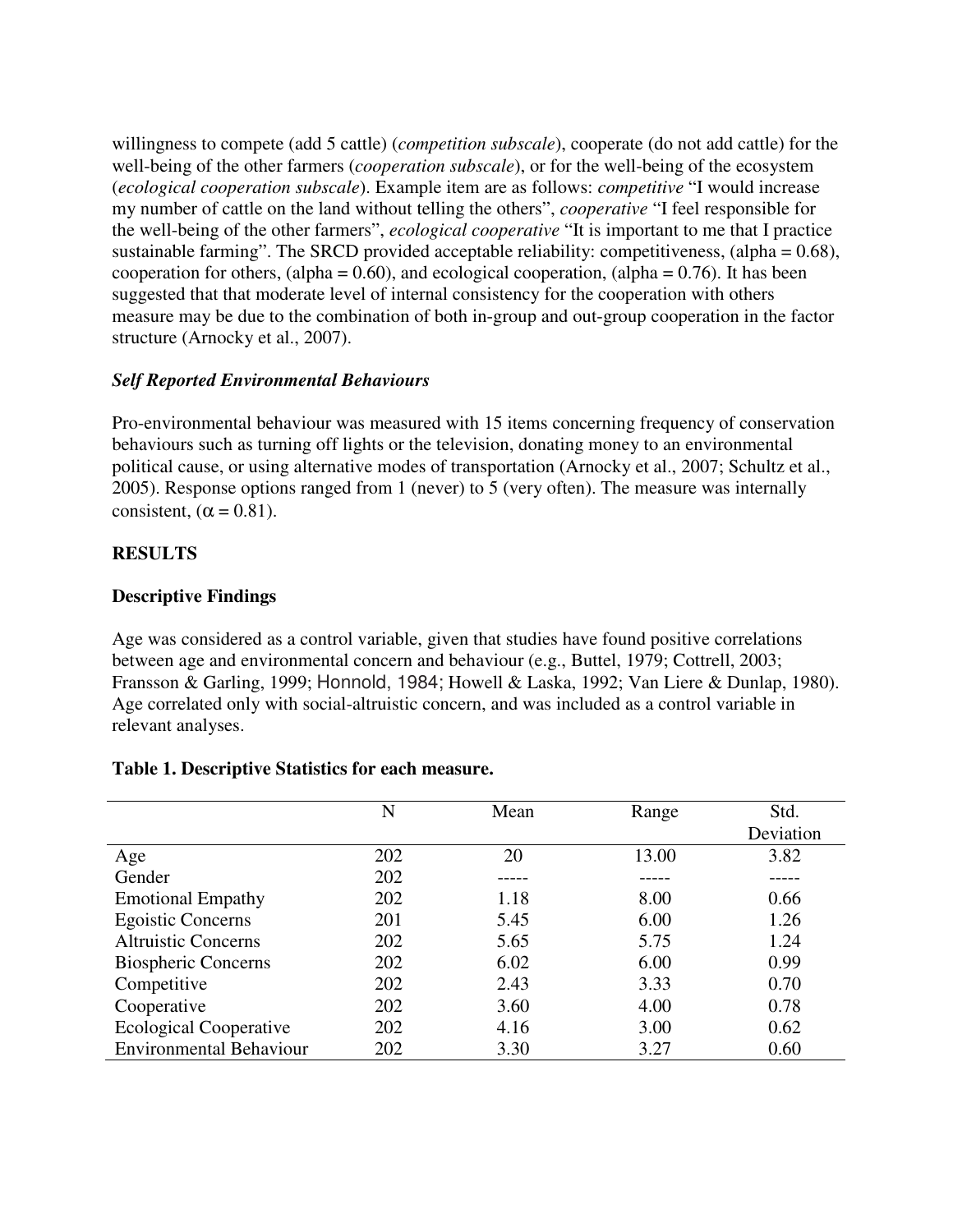### **Sex Differences in Environmental Concern and Behaviour**

We first tested which pro-environmental concerns and behaviours differ significantly on gender using point-biserial correlations (see Table 2). We found significant gender differences for social-altruistic concerns (M-men = 5.76 SD = 1.14, M-women = 6.13 SD=0.89, *t* (202) = -2.44,  $p < 0.05$ ). Neither biospheric (*t* (202) = -1.97,  $r = 0.14$ , *ns*), nor egoistic concerns (*t* (201) = -0.56, *r*= .04, *ns*) were significantly correlated with gender. In examining gender differences in willingness to compete or cooperate for ecological resources, gender differences were found for ecological cooperation (M-men = 4.01 SD = 0.68, M-women = 4.23 SD=0.58,  $t$  (202) = -2.23,  $p$  $< 0.05$ ) and competitiveness (M-men = 2.68 SD = 0.78, M-women = 2.38 SD=0.69, *t* (202) = -0.90,  $p < 0.01$ ). Gender did not correlate with self-reported pro-environmental behaviour.

|                           |        |          | 3        | 4       |        | 6       |          | 8       | 9       |
|---------------------------|--------|----------|----------|---------|--------|---------|----------|---------|---------|
| $1. \text{Age}$           |        |          |          |         |        |         |          |         |         |
| 2. Gender                 | .05    |          |          |         |        |         |          |         |         |
| 3. Emotional Empathy      | .07    | $.50**$  |          |         |        |         |          |         |         |
| 4. Egoistic Concern       | .06    | .04      | .02      |         |        |         |          |         |         |
| 5. Altruistic Concern     | $.14*$ | $.17*$   | $.22**$  | $.42**$ |        |         |          |         |         |
| 6. Biospheric Concern     | .13    | .13      | .11      | .05     | $.17*$ |         |          |         |         |
| 7. Competition            | $-.00$ | $-.18**$ | $-.36**$ | $.20**$ | $-.06$ | $-.17*$ |          |         |         |
| 8. Cooperative Others     | .11    | .06      | $.34**$  | .01     | .11    | $.21**$ | $-.41**$ |         |         |
| 9. Ecological Cooperative | .06    | $.16*$   | $.33**$  | $-.05$  | $.15*$ | $.44**$ | $-.40**$ | .49**   |         |
| 10. Behaviour             | .09    | $-.00$   | .10      | $-.13$  | .10    | $.32**$ | $-.39**$ | $.30**$ | $.47**$ |

#### **Table 2. Pearson Product Moment Correlations.**

\**p*<.05 (two-tailed) \*\**p*<.01 (two-tailed)

#### **The Mediating Role of Emotional Empathy**

Standardized regression coefficients are presented. Bootstrapping procedures for testing indirect effects outlined by MacKinnon et al. (2002) were employed. Bootstrapping is a nonparametric re-sampling method. This method provides confidence intervals based upon an estimate of the sampling distribution. Preacher and Hayes (2008) suggest that utilizing a bootstrapping method is superior to alternative modalities because it does not enforce the assumption of a normally distributed sample. Importantly, bootstrapping procedures might also relate to increased power and reduced Type-I error rate (MacKinnon et al., 2002). In the present study, 1000 bootstrapping samples were derived.

We next examined the relationship between gender and empathy. Gender predicted emotional empathy,  $(b = 0.501, p < .001)$ . When emotional empathy was entered into the model with gender predicting altruistic concern, and age as a covariate, we found that emotional empathy mediated the link between gender and altruistic concern (Sobel test:  $z = 2.26$ ,  $p < 0.05$ , bootstrapping:  $95\%$  LL = 0.32,  $95\%$  UL = 0.34%). Emotional empathy,  $(b = 0.19, p < 0.05)$ significantly predicted altruistic concern, whereas the link between gender and altruistic concern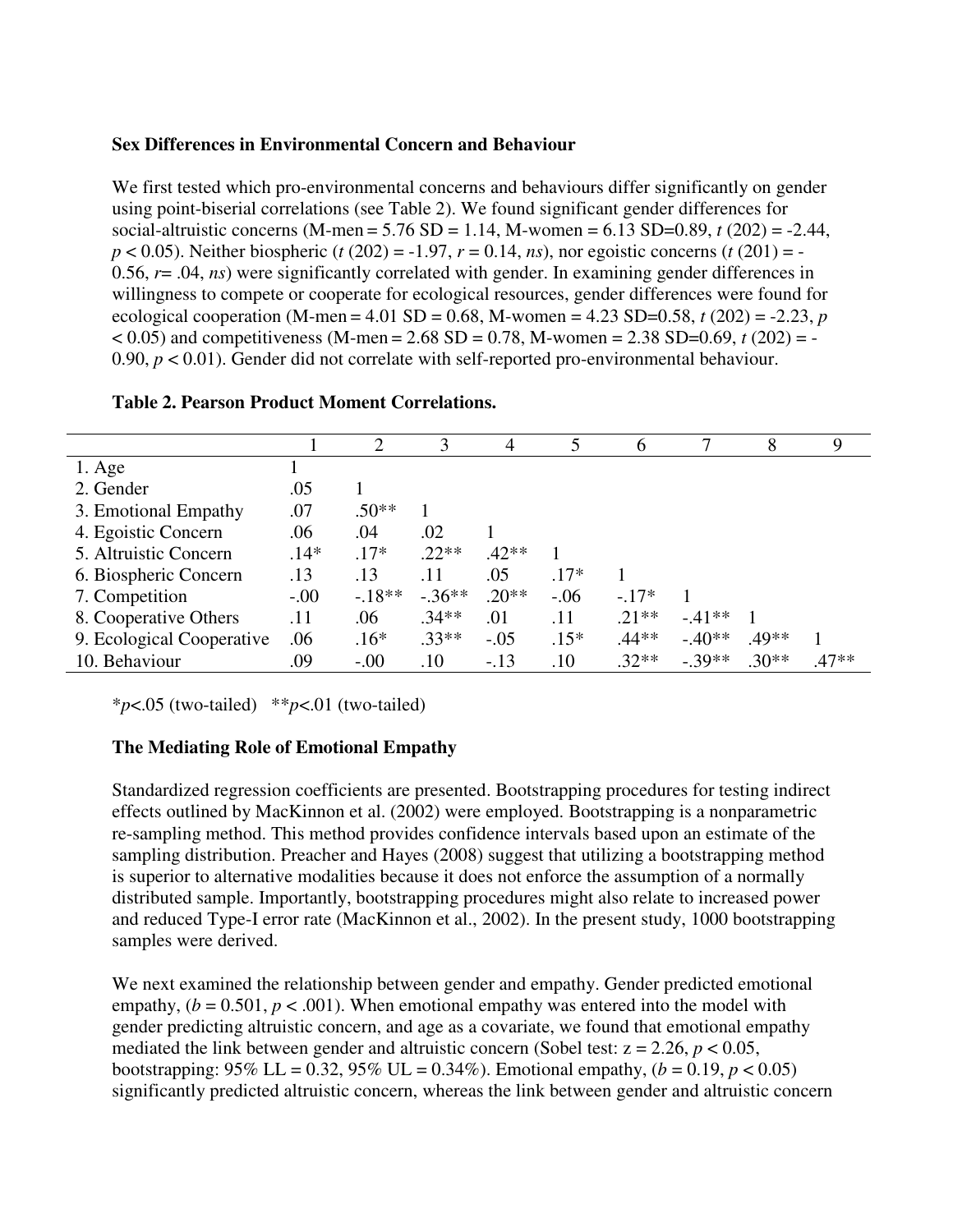was reduced to non-significance, from  $(b = 0.169, p < .05)$  to  $(b = 0.076, ns)$ . The model including emotional empathy explained 7% (adjusted R square) of the total variance, *R* squared change  $= 0.03$ .

The same procedure was performed for competitiveness and again for ecological cooperation. For competitiveness, gender was found to account for 2% (adjusted R square) of explained variance in competitiveness. When empathy was included into the model, it contributed significantly toward explained variance, *R* squared change =0.10 for a total explained variance of 12%. Moreover, empathy remained a significant predictor of competitiveness, *(b* = -0.354, *p <*  0.001), whereas gender was reduced to non-significance,  $(b = -0.003, ns)$ , (Sobel test:  $z = 0.06, p$ )  $< 0.001$ , bootstrapping: 95% LL = -0.44, 95% UL = -0.14%), suggesting that empathy mediated the relationship between gender and competitiveness in a commons dilemma.

Ecological cooperation was the final variable to show significant gender differences, where gender accounted for 2.0% (adjusted R square) of explained variance. Again, when empathy was entered into the second step of the equation, explained variance increased significantly, *R*  squared change = 0.08 for a total explained variance of 10%. Furthermore, empathy predicted ecological cooperation,  $b = 0.330$ ,  $p < 0.001$ , whereas the effect of gender was again reduced to non-significance,  $(b = -0.009, ns)$ , (Sobel test:  $z = 4.50, p < 0.001$ , bootstrapping: 95% LL = 0.12, 95% UL =  $0.36\%$ ). Taken together, the significant mediating effect of emotional empathy on each originally significant gender difference lends support to the hypothesis that gender differences on these variables is accounted for by greater levels of empathy in women.

## **DISCUSSION**

The study of gender differences in environmental concern and behaviour has been a contentious research topic within the field of environmental psychology (see Arcury et al., 1987; Teal & Loomis, 2000). Yet a number of studies (see Blocker & Eckberg, 1997 for review) and a metaanalysis (Zelezny et al., 2000) have confirmed that women often report greater concern for the ecosystem.

Socialization and gender-role theories suggest women are raised to value and empathize with the needs of others more than men (Stern et al., 1993), and as such behave in a more compassionate, nurturing, and cooperative manner in general (Chodrow, 1974; Keller, 1985). Indeed, empathy is fundamental to the expression of environmental concern and behavioural intention, and more broadly to altruistic behaviour (Berenguer, 2007; Sevillano et al., 2007). Thus empathy or the valuing of others (Eagly, 1987; Zelezny et al., 2000) has been suggested as influencing gender differences in environmental concern and behaviour (see Blocker and Eckberg, 1997; Dietz et al., 2002; Berenguer, 2007 for review). The present study represents a formal test of this hypothesis.

In the present study gender predicted emotional empathy in the hypothesized direction. Significant gender differences were found among altruistic concerns, self-reported cooperation for the sake of the ecosystem, and competitiveness for ecological resources. Women expressed greater levels of altruistic concern and cooperation for the sake of the ecosystem, while men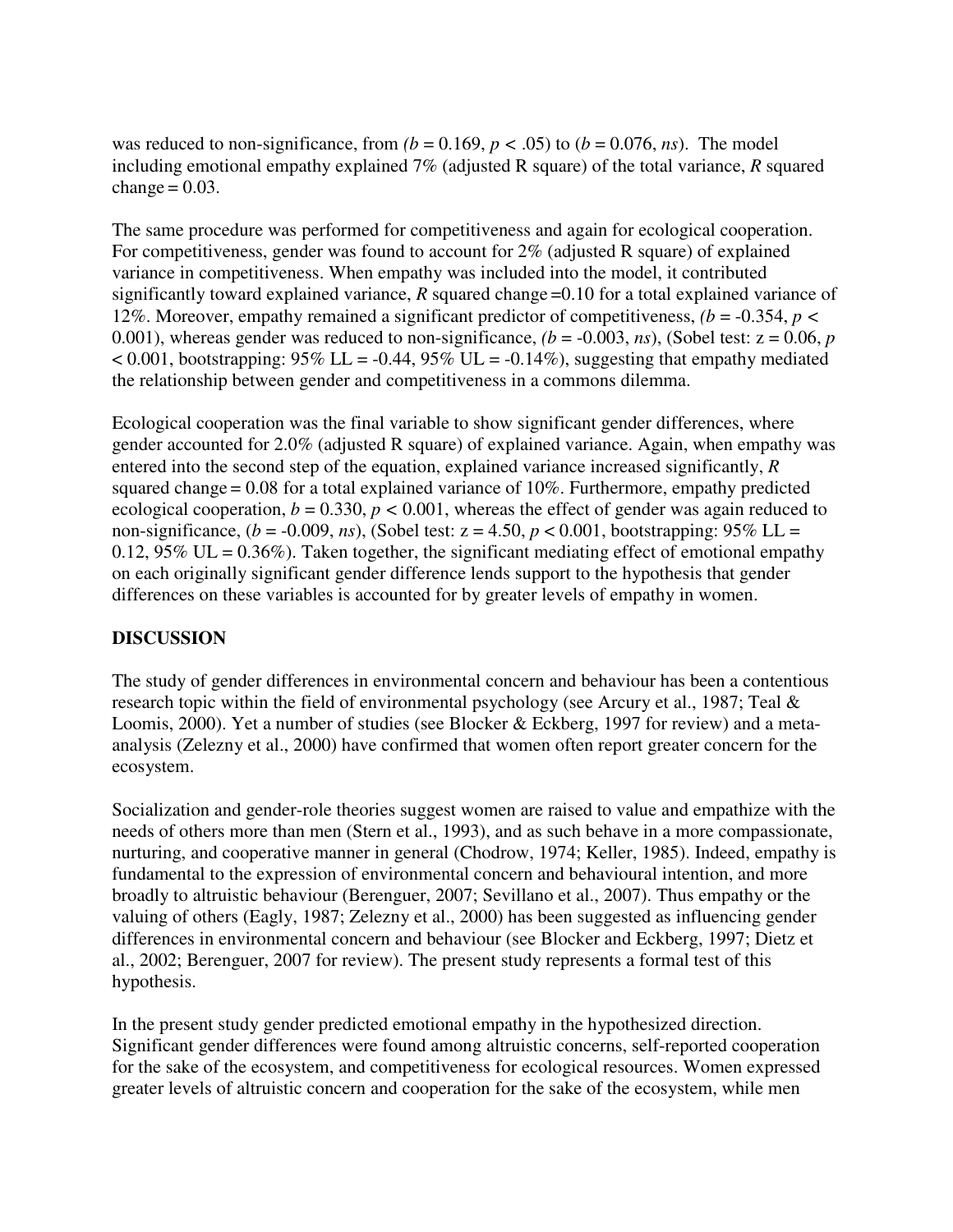expressed more competitiveness for resources. The contribution of gender toward explained variance was relatively small for each criterion. This finding was similar to the small effect sizes reported by Zelezny et al. (2000) in their meta-analysis as well as the small effect of gender noted by Kopelman et al. (2002) to exist in the commons dilemma.

Gender differences in biospheric concerns approached significance, but did not meet inclusion criteria for examining empathy as a mediator to the potential gender difference, although women reported greater levels of environmental concern for the sake of other living things. No gender differences were found concerning egoistic concerns, or in cooperation (resource sharing) for the sake of others in the SRCD. Similar to Teal and Loomis (2000) no gender differences were found in pro-environmental behaviours. Although gender differences were not present among some criterion variables, it should be noted that empathy did correlate with cooperation for the sake of others, highlighting the potential importance of empathy to the endorsement of these behaviours. Surprisingly, emotional empathy did not correlate with biospheric concerns, but the relationship did follow the hypothesized direction. A potential explanation of this non-significant relationship is presented in the limitations section.

The hypothesis that greater emotional empathy in women would account for gender differences was strongly supported. When emotional empathy was included in the model for each criterion where a significant gender difference initially existed, the relationship between gender and that form of concern or behaviour was reduced to non-significance. For altruistic concern, competitiveness and ecological cooperation, the mediated effects were confirmed by significant Sobel tests, suggesting that emotional empathy mediated the initial relationships between gender and these outcomes. In each case, emotional empathy made a significant, albeit small contribution to explained variance.

The implication of this finding is that empathy should be considered key to explaining gender differences among priorities of environmental concern, as well as in competitiveness and cooperation in sharing common resources. Future research should consider empathy, and possibly other measures of feminine traits as factors that will likely account for gender differences among pro-environmental variables; especially when the measures of environmental concern or behaviour are generalized forms of assessment that are likely to be related to these traits and emotive tendencies. Of course, as environmental issues become more localized, specific to the individual, or more severe, the role of empathy might become less important in determining or predicting concern. The present study also speaks to the role that empathy induction can play in promoting greater environmental concern among men, and future research might benefit from exploring this area along the lines of Schultz, (2000) and Sevillano et al., (2007).

#### **Limitations and Future Directions**

The present work is the first empirical step toward building a body of evidence accounting for gender differences in environmentalism. Future research should address the following limitations. Our student sample may not be representative of the general populous, especially given the restricted age range and the greater amount of women characterizing our sample.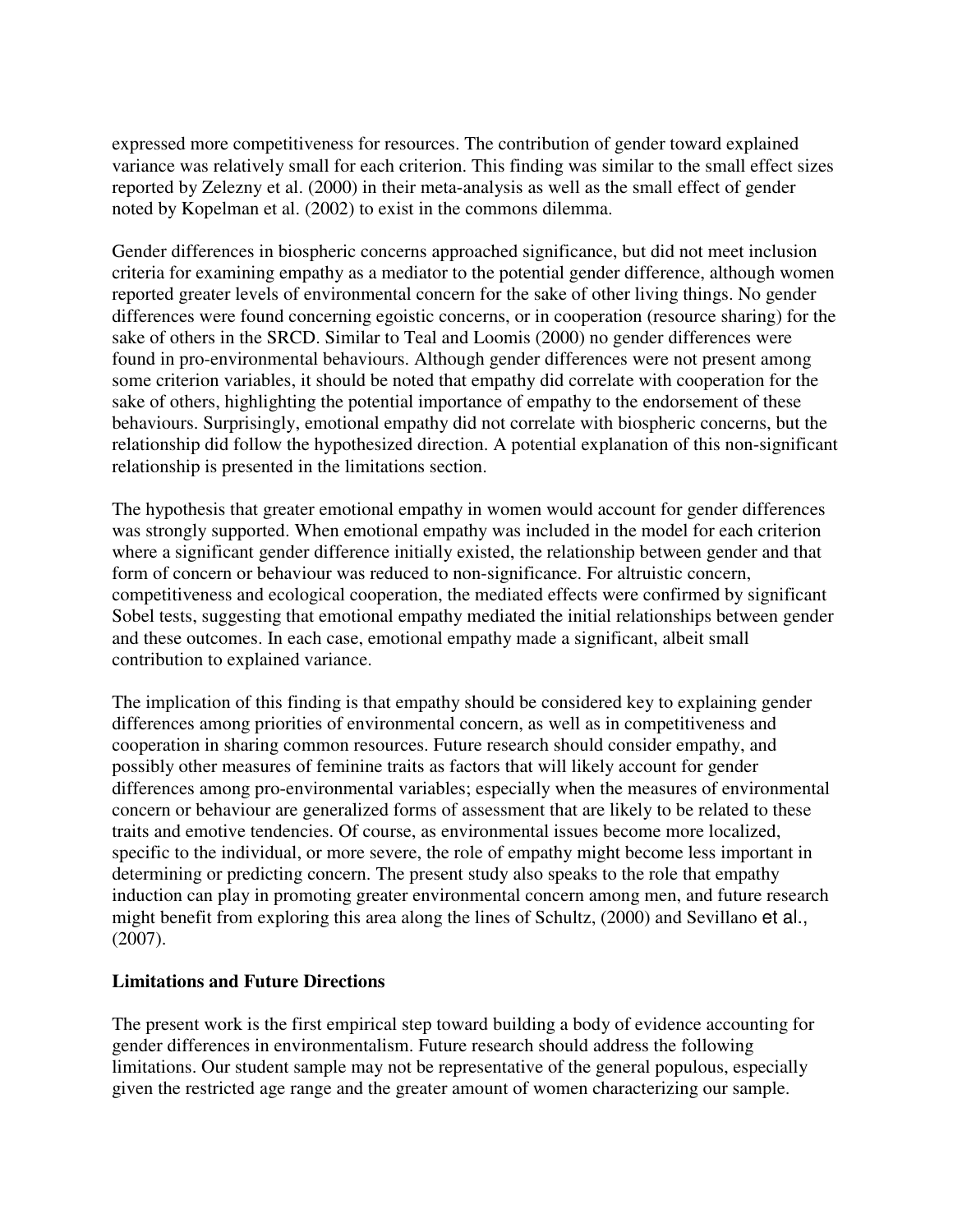Future research would benefit from addressing these variables in a more representative sample. The finding that biospheric concerns were not correlated with the EETS is likely due to the fact that the EETS does not distinguish between empathy felt toward other humans versus toward non-humans. While it is sensible to posit that someone who would react with great emotional empathy to seeing another human in a distressing situation would be more likely to express greater environmental concern for the sake of other humans (altruistic concern) these individuals may not feel the same way toward other living things. Because the EETS was not designed for assessing emotional-empathic reactions toward non-humans, we cannot assume that such reactions would carry over into the biospheric domain. Because the EETS taps into empathy felt toward other humans (which is also likely felt by those who empathize with all living things, as humans should theoretically be included in that construct), but does not distinguish between the two, it does not sufficiently parse those who are concerned for all living things from those concerned only for humanity. This may have lead to type-II error through a reduced level of predictive validity regarding concerns for non-human life.

It would be worthwhile to examine gender differences across more specific types of behavioural responses to a perceived environmental threat, such as in the case of acid rain, where Arcury et al. (1987) found the gendered relationship to be reversed. In the current study gender did correlate with one example of behaviour -"recycling newspapers and magazines". The limitations aside, the results of the present study suggest that gender differences commonly reported in more generalized types of environmentalism are accounted for by greater emotional empathy expressed by women.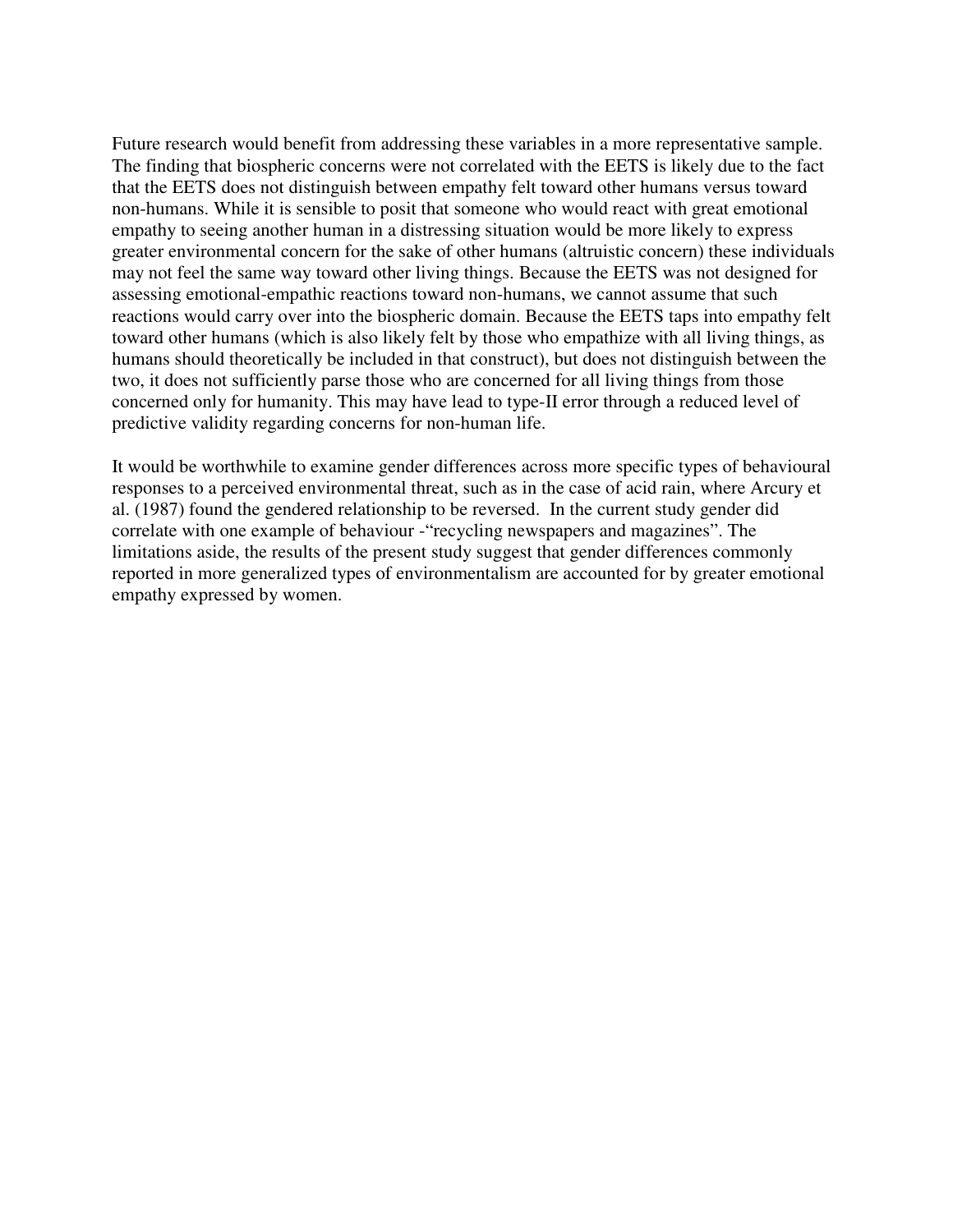#### **REFERENCES**

Arcury, T.A., Scollay, S., & Johnson, T.P. (1987). Sex differences in environmental concern and knowledge: The case of acid rain. *Sex Roles, 16,* 463-472.

Arnocky, S., Stroink, M., & DeCicco, T. (2007). Self-construal predicts environmental concern, conservation, and cooperation. *Journal of Environmental Psychology, 27,* 255-264.

Astin, A. (1987). Competition or cooperation? Teaching teamwork as a basic skill. *Change, 19,*  12-19.

Baron-Cohen, S. (2009). Autism: The empathizing-systemizing (E-S) theory. *Annals of the New York Academy of Sciences, 1156,* 68–80.

Baron-Cohen, S. (2008). Autism, hypersystemizing, and truth. *The Quarterly Journal of Experimental Psychology, 61,* 64-75.

Baron-Cohen S (2002). The extreme male brain theory of autism. *Trends in Cognitive Sciences, 6,* 248-254.

Batson, C. D. (1991). *The altruism question: Toward a social-psychological answer*. Hillsdale, NJ: Lawrence Erlbaum.

Batson, C. D., & Moran, T. (1999). Empathy-induced altruism in a prisoner's dilemma. *European Journal of Social Psychology, 29,* 909-924.

Batson, C. D., Chan, J., Orr, R., & Rowland, J. (2002). Empathy, attitudes, and action: Can feeling for a member of a stigmatized group motivate one to help the group? *Personality and Social Psychology Bulletin, 28,* 1656-1666.

Berenguer, J. (2007). The effect of empathy in proenvironmental attitudes and behaviors. *Environment and Behavior, 39,* 269-283.

Blocker, T. J., & Eckberg, D. L. (1997). Gender and environmentalism: Results from the 1993 general social survey. *Social Science Quarterly, 78,* 841-859.

Brown Kruse, J., & Hummels, D. (1993). Gender effects in a laboratory public goods contribution: Do individuals put their money where their mouth is? *Journal of Economic Behavior and Organization, 22,* 255-267.

Buetel, A.M., & Mooney Marini, M. (1995). Gender and values. *American Sociological Review, 60,* 436-448.

Buttel, F.H. (1979). Age and environmental concern: A multivariate analysis. *Youth and Society, 10,* 237-256.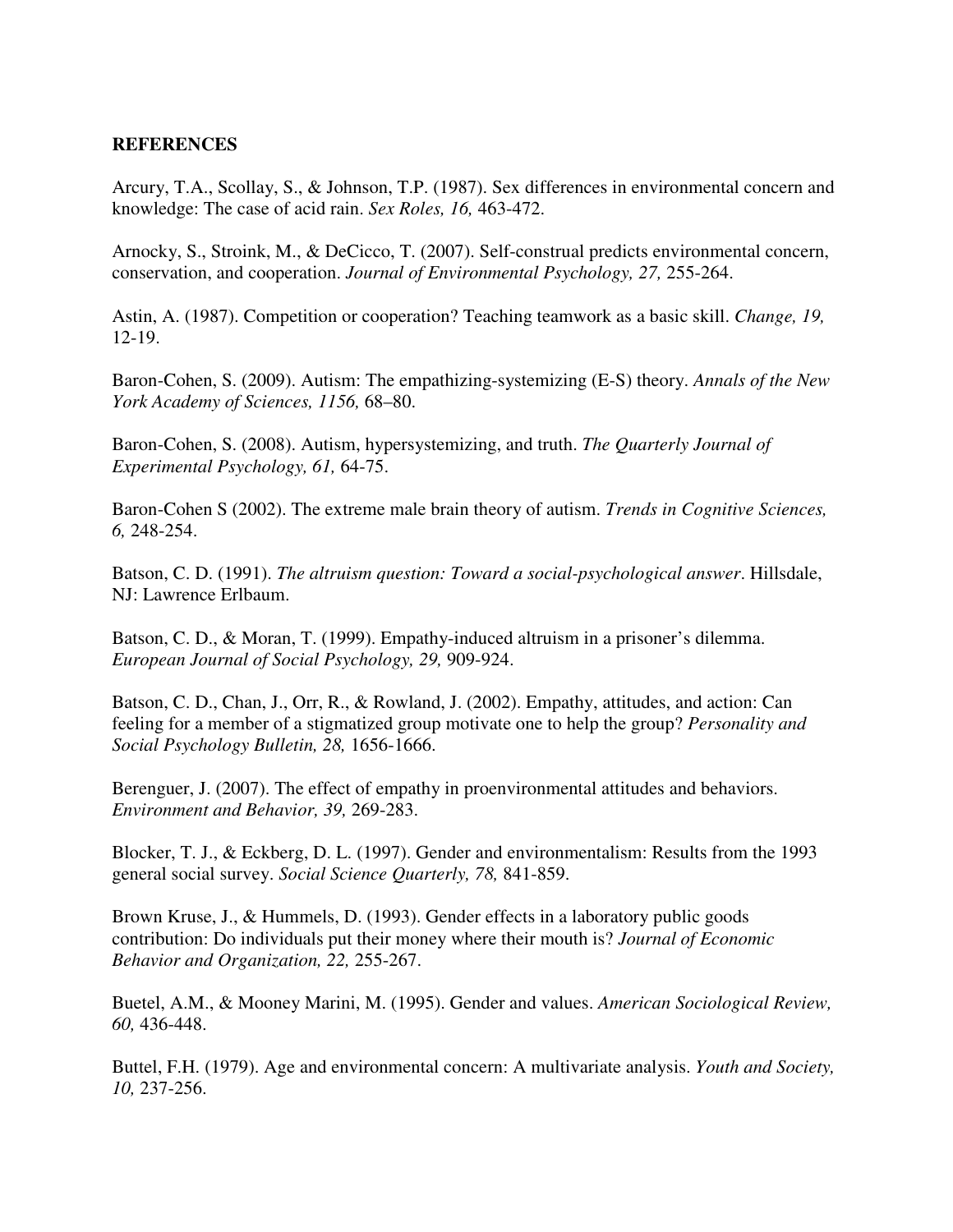Campbell, W.K., Bush, C.P., Brunell, A.B., & Shelton, J. (2005). Understanding the social costs of narcissism: The case of the tragedy of the commons*. Personality and Social Psychology Bulletin, 31,* 1358-1368.

Chodorow, N. (1974). Family structure and feminine perspective. In M. Rosaldo & L. Lamphere (Eds.), *Women in culture and society* (pp. 41–48). Stanford, CA: Stanford University Press.

Clayton Smith, D. (2001). Environmentalism, feminism, and gender. *Sociological Inquiry, 71,* 314-334.

Cottrell, S. P. (2003). Influence of sociodemographic and environmental attitudes on general responsible environmental behavior among recreational boaters. *Environment and Behavior, 35,*  347-375.

Davis, M.H. (1983). Measuring individual differences in empathy: evidence for a multidimensional approach. *Journal of Personality and Social Psychology, 1*, pp. 113- 126.

Dietz, T., Kalof, L., & Stern, P. C. (2002). Gender, values, and environmentalism. *Social Science Quarterly, 83,* 353-364.

Duan, C, & Geen, T. (1995). *The relationship between cultural values and empathic dispositions.* Unpublished manuscript, University of Missouri-Columbia.

Dunn, J., Bretherton, I., & Munn, P. (1987). Conversations about feeling states between mothers and their children. *Developmental Psychology*, *23*, 132-139.

Eagly, A. (1987). *Sex differences in social behavior: A social role interpretation*. Hillsdale, N.J.: Erlbaum.

Eisenberg, N. (2002). Empathy-related emotional responses, altruism, and their socialization. In R. J. Davidson & A. Harrington (Eds.), Visions of compassion: Western scientists and Tibetan Buddhists examine human nature (pp. 131–164).

Eisenberg, N. & Strayer, J. (ed.) (1987). *Empathy and its development.* Cambridge, UK: Cambridge University Press.

Fransson, N., & Garling, T. (1999). Environmental concern: Conceptual definitions, Measurement methods, and research findings. *Journal of Environmental Psychology, 19,* 369- 392.

Gilligan, C. (1982). *In a different voice*. Cambridge, MA: Harvard University Press.

Hardin, G. (1968). The tragedy of the commons. *Science, 162,* 1243-1248.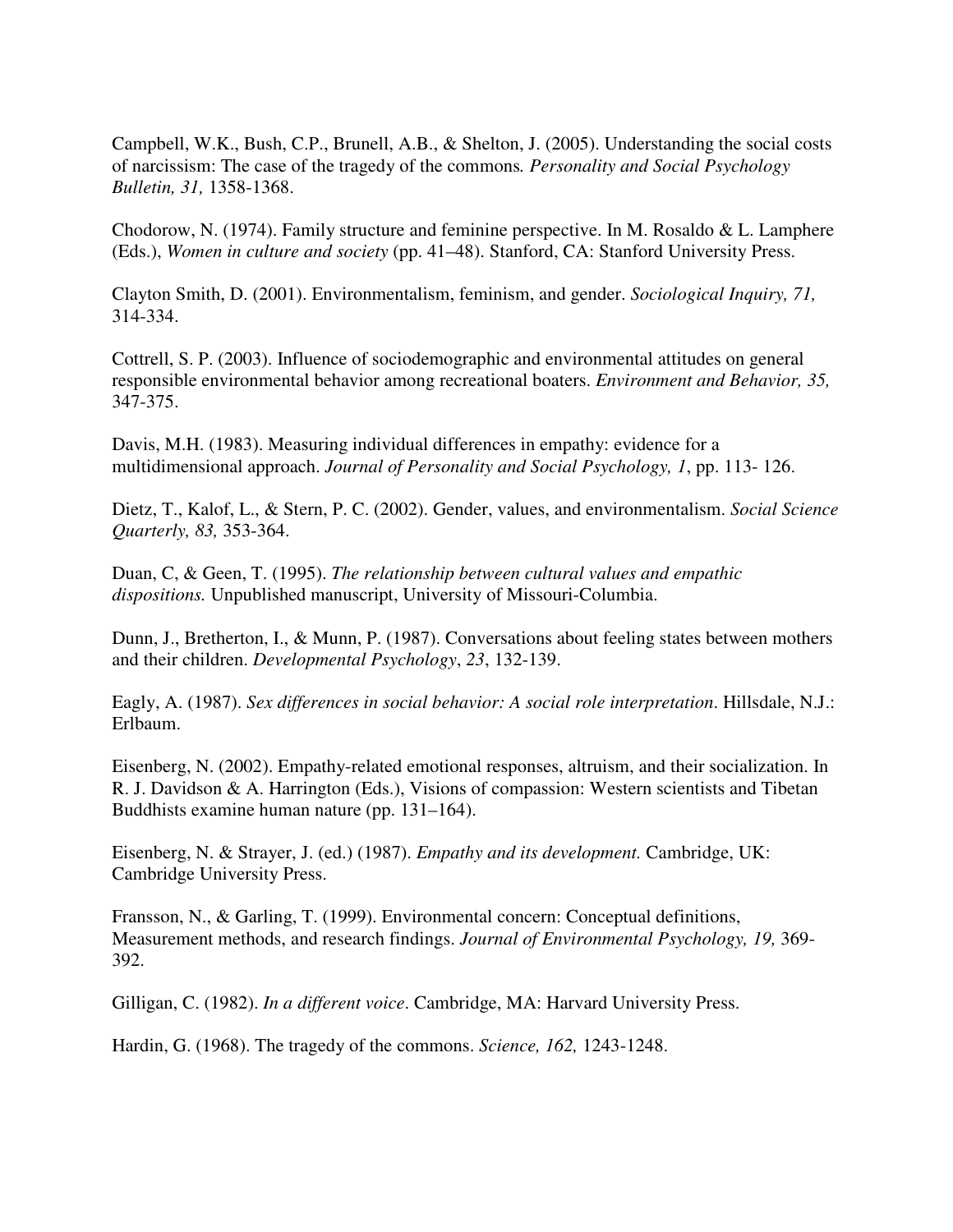Hines, J., Hungerford, H., & Tomera, A. (1986–87). Analysis and synthesis of research on responsible environmental behavior. *Journal of Environmental Education*, *18*, 1–8.

Hoffman, M.L. (1977). Empathy, its development and prosocial implications, in: C.B. Keasy (Ed.) *Nebraska Symposium on Motivation*, vol. 25 (pp. 169- 217) Lincoln: Nebraska University Press.

Honnold, J. A. (1984). Age and environmental concern some specification effects. *Journal of Environmental Education, 16*, 4-9.

Howard, J. A., & Hollander, J. A. (1996). *Gendered situations, gendered selves*. Thousand Oaks, CA: Sage.

Howell, S. E. & Laska, S. B. (1992). The changing face of the environmental coalition: A research note. *Environment and Behavior, 24,* 134-144

Karniol, R., Gabay, R., Ochion, Y., & Harari, Y. (1998). Is gender or gender-role orientation a better predictor of empathy in adolescence? *Sex Roles, 39,* 45-59.

Karpiak, C. P., & Baril, G. L. (2008). Moral reasoning and concern for the environment. *Journal of Environmental Psychology, 28,* 203-208*.* 

Keller, E. (1985). *Reflections on gender and science*. New Haven, CT: Yale University Press.

Kellert, S. R., & Berry, J. K. (1987). Attitudes, knowledge and behaviors toward wildlife as affected by gender. Wildlife Society Buletin, 15, 363–371.

Kopelman, S., J. M. Weber, and D. M. Messick. (2002). Factors influencing cooperation in commons dilemmas: a review of experimental psychological research. In The Drama of the Commons, edited by E. Ostrom, T. Dietz, N. Dolsak, P. C. Stern, S. Stonich and E. U. Weber. Washington, D.C.: National Academy Press.

Lawson J, Baron-Cohen S, Wheelwright S (2004). Empathising and systemising in adults with and without Asperger Syndrome. *Journal of Autism and Developmental Disorders, 34,* 301-310.

MacKinnon, D. P., Lockwood, C. M., Hoffman, J. M., West, S. G., & Sheets, V. (2002). A comparison of methods to test mediation and other intervening variable effects. *Psychological Methods, 7*, 83–104.

McStay, J.R., & Dunlap, R.E. (1983). Male-female differences in concern for environmental quality. *International Journal of Women's Studies, 6,* 291-301.

Mehrabian, A. & Epstein, N. (1972). A measurement of emotional empathy. *Journal of Personality, 4*, pp. 525- 543.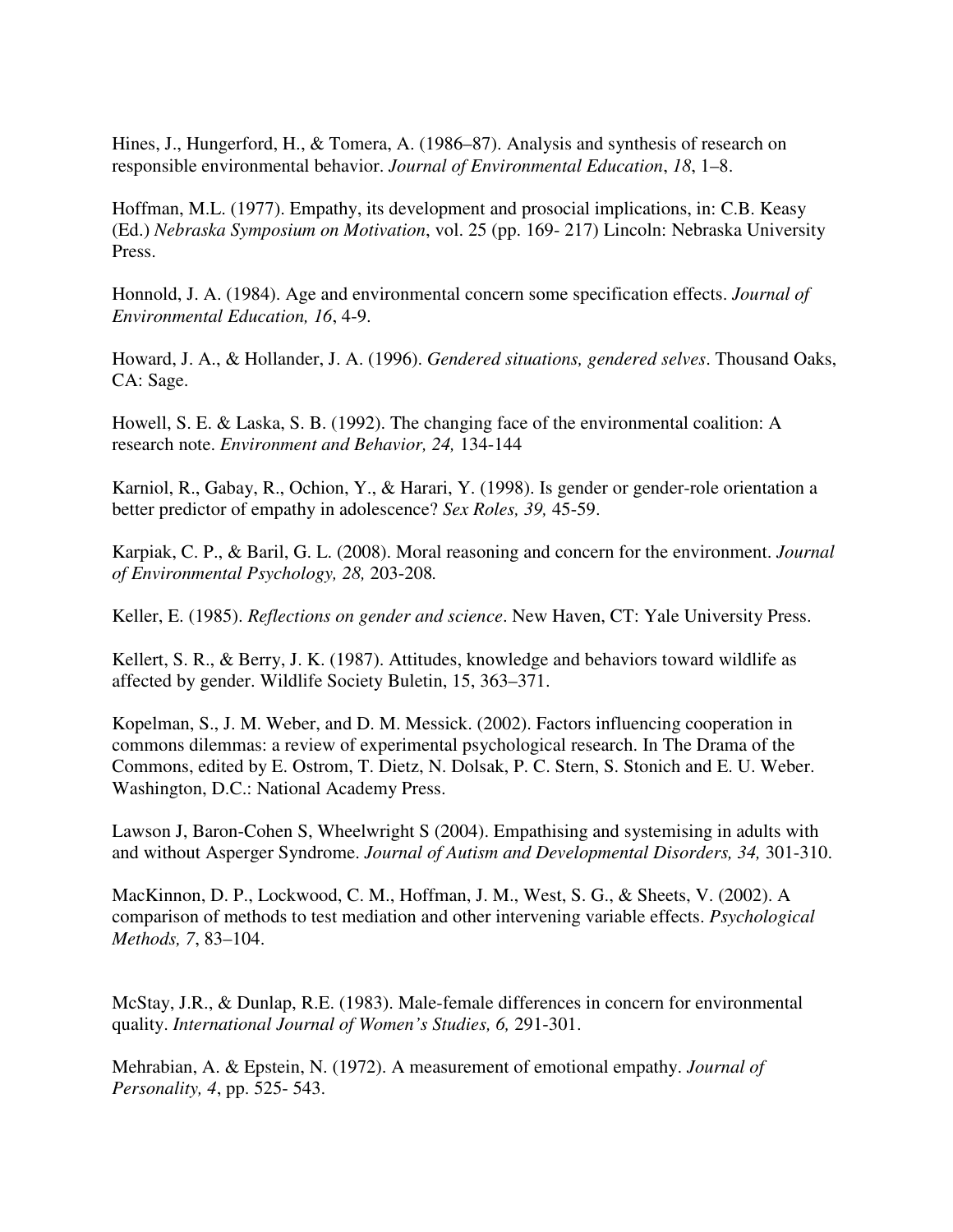Mehrabian, A., Young, A.L., & Sato, S. (1988). Emotional empathy and associated individual differences. *Current Psychology: Research and Reviews, 7,* 221-240.

Merchant, C. (1992). *Radical Ecology: The Search for a Livable World*. New York: Routledge.

Mohai, P. (1992). Men, women, and the environment. *Society and Natural Resources, 5,* 1-9.

Monahan, M.J. (1989, August). Gender differences in empathy: Are women really more empathic than men? Paper presented at the Annual Convention of the American Psychological Association (97th, New Orleans, LA).

Myyry, L., & Helkama, K. (2001). University students' value priorities and emotional empathy. *Educational Psychology, 21,* 25-40.

Nowell, C., & S. Tinker. (1994). The influence of gender on the provision of a public good. *Journal of Economic Behavior and Organization, 25,* 25–36.

Preacher, K. J., & Hayes, A. F. (2008). Asymptotic and resampling strategies for assessing and comparing indirect effects in multiple mediator models. *Behavior Research Methods*, *40*, 879– 891.

Schultz, P.W. (2000). Empathizing with nature: The effects of perspective taking on concern for environmental issues. *Journal of Social Issues, 56,* 391-406.

Schultz, P. W. (2001). The structure of environmental concern: Concern for self, other people, and the biosphere. Journal of Environmental Psychology, 21, 327–339.

Schultz, P.W., & Zelezny, L.C. (1999). Values as predictors of environmental attitudes: Evidence for consistency across 14 countries. *Journal of Environmental Psychology, 19,* 255- 265.

Schultz, P.W., Gouveia, V., Cameron, L., Tankha, G., Schmuk, P., & Franek, M. (2005). Values and their relationship to environmental concern and conservation behavior. *Journal of Cross Cultural Psychology, 36.4,* 457-455.

Sevillano, V., Aragonés, J. I., & Schultz, P.W. (2007). Perspective taking, environmental concern, and the moderating role of dispositional empathy. Environment and Behavior, 39, 685-705.

Shamay-Tsoory, S.G., Aharon-Peretz, J., & Perry, D. (2009). Two systems for empathy: A double dissociation between emotional and cognitive empathy in inferior frontal gyrus versus ventromedial prefrontal lesions. *Brain, 132,* 617-627.